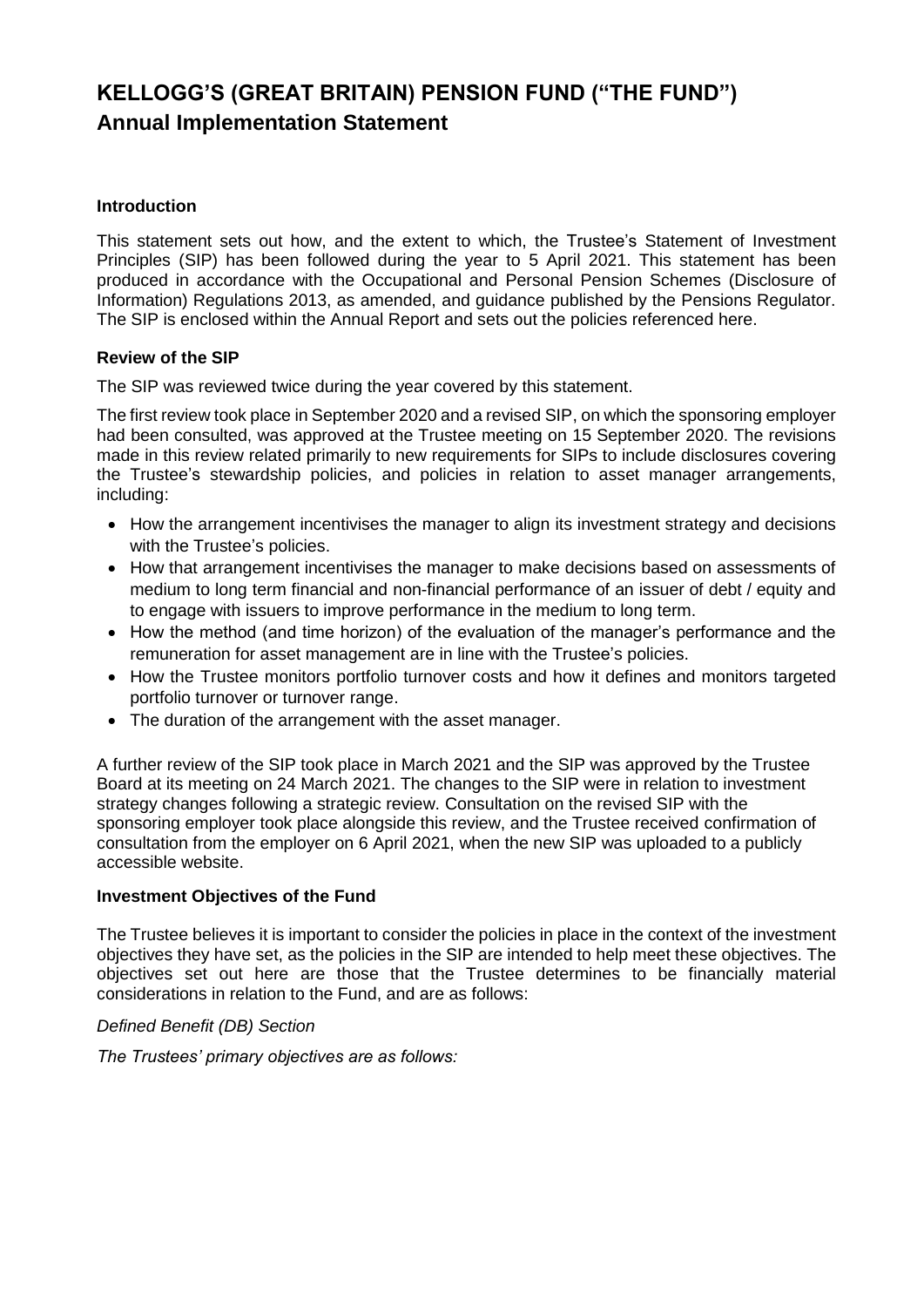- *To ensure that the Fund holds sufficient assets to meet the liabilities of the Fund as they fall due, when combined with any contributions paid in by the Company;*
- **Consistent with the above, to invest the assets in such a way as to achieve or exceed the level** *of return assumed by the Scheme Actuary while ensuring suitable liquidity and limiting expected variability in the funding position to a level that is no higher than is necessary to achieve the level of return targeted and does not put at risk the ability to meet the above objective.*

*The Trustees, in consultation with the employer, will consider a number of options for seeking to reduce risk within the Fund. This includes considering transferring liabilities to an insurance company when funding levels and costs allow (taking into consideration the attractiveness of insurance company rates and good outcomes for members) in order to safeguard members' benefits.*

*The Trustee recognises this ultimately means investing in a portfolio of bonds and / or insurance policies, but believe that at the current time some investment in equities and other growth assets is justified to target enhanced return expectations and thereby target funding level improvements.* 

*In pursuit of the above, the Trustee aims to achieve a full funding position on a low-risk actuarial basis (gilts + 0.50% p.a.) over the medium term and will consider reducing risk as the funding position relative to this basis improves.*

*Given the nature of the liabilities, the investment time horizon of the Fund is potentially long term. However, opportunities to transfer liabilities (fully or partially) to an insurance company (e.g. through the purchase of bulk annuities with an insurance company) may shorten the Fund's investment horizon significantly.*

#### *Defined Contribution (DC) Section*

*The Trustee's principal objective is to offer members reasonable choice over how contributions are*  invested on their behalf so that they can tailor their choice to suit their own objectives and personal *circumstances. Specifically, the Trustee has chosen a range of funds designed to enable members to achieve the following individual investment objectives:*

- *Positive long-term real rates of return*
- *Increasing protection for members' accumulated assets in the years approaching retirement against:*
	- *a. Sudden (downward) volatility in the capital value;*
	- *b. Fluctuations in the cost of taking retirement benefits in the member's chosen form.*

*The Trustee also provides members with a default investment option for those who do not wish to implement their own investment strategy.*

#### **Assessment of how the SIP policies have been followed for the year to 5 April 2021**

The following tables highlight activity undertaken by the Trustee during the year, and sets out how this work followed the policies in the SIP. In summary, it is the Trustee's view that the policies in the SIP have been followed during the Fund year. Note that the Trustee has established a Funding, Risk and Investment Committee ("FRIC") and has delegated responsibility for certain investment matters, including investment monitoring, to the FRIC.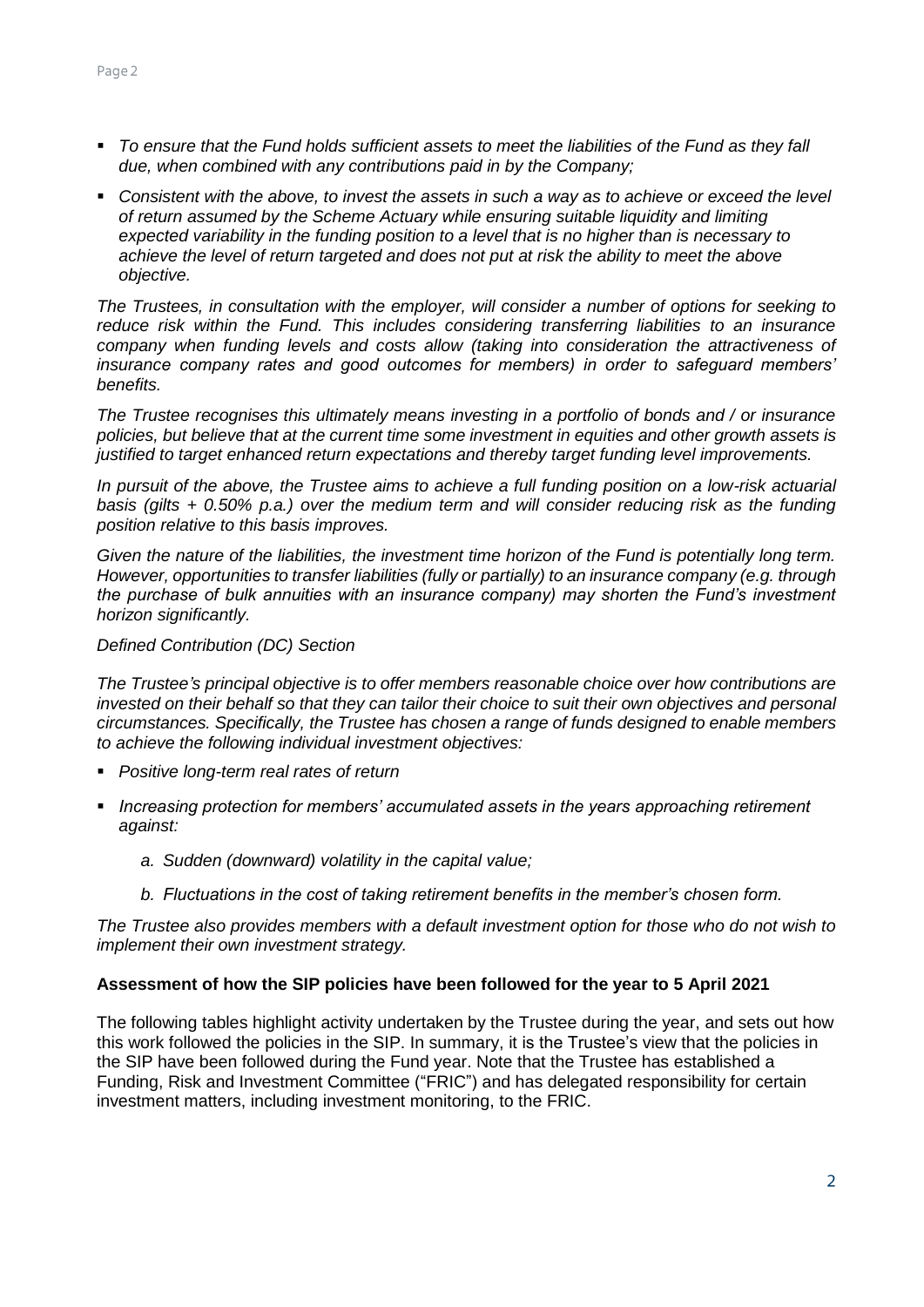|                      | <b>Requirement</b>                                                                                                                                                       | <b>Policy/paragraph of SIP</b> | In the year to 5 April 2021                                                                                                                                                                                                                                                                                                                                                                                                                                                                                                                                         |
|----------------------|--------------------------------------------------------------------------------------------------------------------------------------------------------------------------|--------------------------------|---------------------------------------------------------------------------------------------------------------------------------------------------------------------------------------------------------------------------------------------------------------------------------------------------------------------------------------------------------------------------------------------------------------------------------------------------------------------------------------------------------------------------------------------------------------------|
| $\blacktriangleleft$ | Securing compliance with the<br>legal requirements about<br>choosing investments                                                                                         | Paragraph 2.1                  | <b>DB</b> Section                                                                                                                                                                                                                                                                                                                                                                                                                                                                                                                                                   |
|                      |                                                                                                                                                                          |                                | Following a detailed investment strategy review, the Trustee agreed to make changes to the<br>Fund's investment strategy during the year. As part of these changes, new investments were<br>selected – namely, a bulk annuity (buy-in) policy, a low volatility equity fund, and an asset-backed<br>securities portfolio within an existing investment manager's mandate.                                                                                                                                                                                           |
|                      |                                                                                                                                                                          |                                | For these changes, the Trustee obtained and considered written advice from suitably qualified and<br>authorised advisers, and discussed this advice at relevant Trustee and FRIC meetings. It should<br>be noted that whilst the Trustee secured compliance with the legal requirements about choosing<br>investments during the Fund year covered by this statement, the asset-backed securities portfolio<br>was not implemented until after the year-end, and implementation work regarding the low volatility<br>equity fund is ongoing at the time of writing. |
|                      |                                                                                                                                                                          |                                | <b>DC</b> Section                                                                                                                                                                                                                                                                                                                                                                                                                                                                                                                                                   |
|                      |                                                                                                                                                                          |                                | The Trustee did not choose any new investments for the DC Section during the year.                                                                                                                                                                                                                                                                                                                                                                                                                                                                                  |
| 2 &                  | Paragraph 2.5 (DB<br>Kinds of investments to be held<br>Section) and paragraphs<br>and the balance between<br>3.4 and 3.6 (DC Section)<br>different kinds of investments | <b>DB</b> Section              |                                                                                                                                                                                                                                                                                                                                                                                                                                                                                                                                                                     |
| 3                    |                                                                                                                                                                          |                                | An investment strategy review was completed during the year, which resulted in changes to the<br>strategic target allocation to different investment types, and changes to the balance between<br>different kinds of investments. In particular, it was agreed that in order to further reduce investment<br>risk and to hedge a portion of the Fund's longevity risk, a partial buy-in would be entered into (i.e. a<br>bulk annuity policy would be held as an asset of the Fund).                                                                                |
|                      |                                                                                                                                                                          |                                | In light of this decision, the Trustee worked with its advisers to review the desired "post buy-in"<br>investment strategy to meet the investment objectives outlined in the introduction. The review was<br>discussed at the FRIC meetings held on 10 September 2020 and 1 December 2020. At the latter<br>meeting, the new investment strategy was agreed in principle subject to further training, which took<br>place in the early part of 2021. The current SIP reflects this strategy.                                                                        |
|                      |                                                                                                                                                                          |                                | Through reports prepared by the investment adviser, asset allocation is reviewed each quarter. The<br>new strategy is being implemented in a phased manner, and as such the actual asset allocation<br>deviated from the target weights set out in the SIP during the year (the SIP policy makes clear that<br>this may occur). The monitoring arrangements that have been established, along with regular                                                                                                                                                          |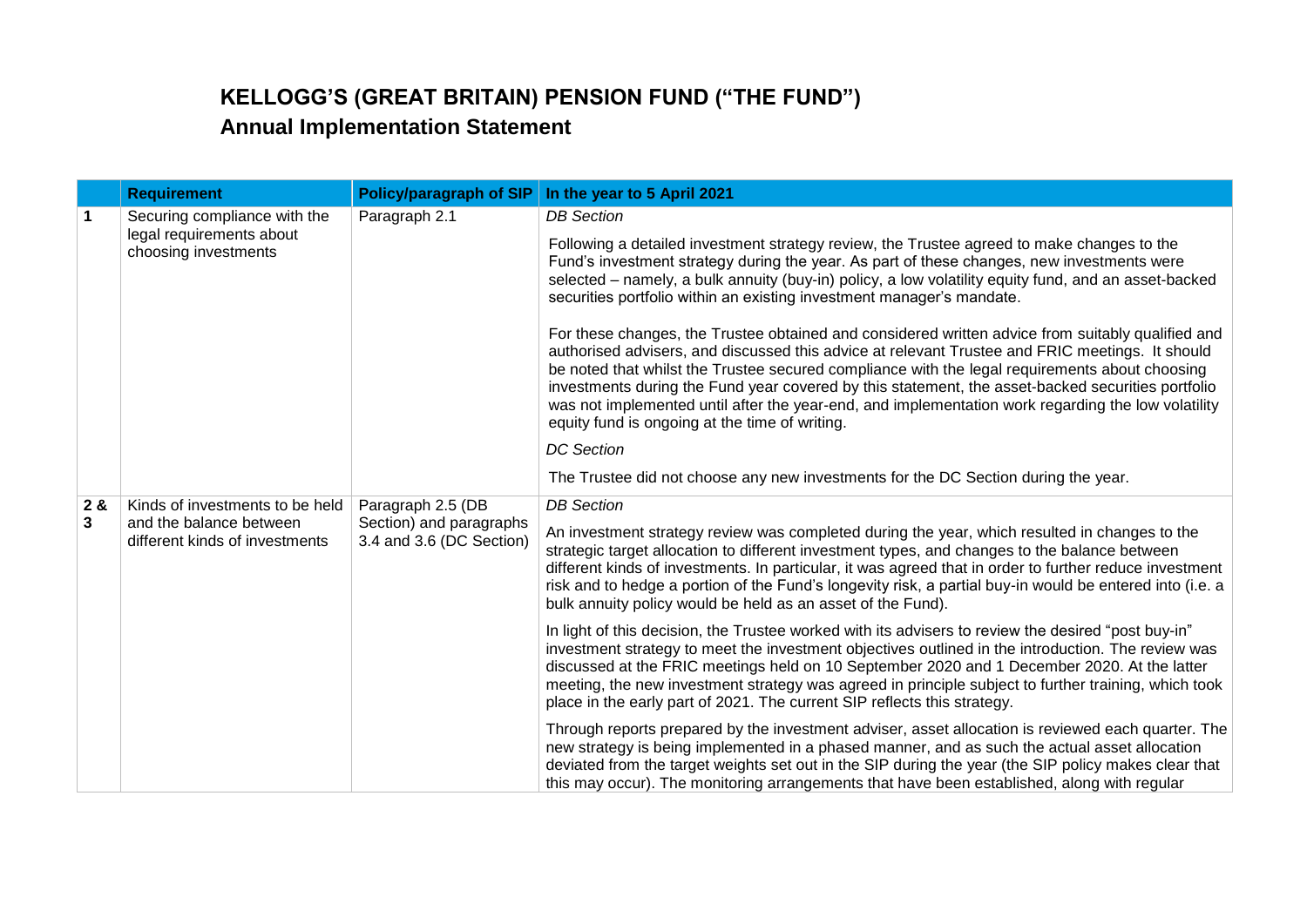|   | <b>Requirement</b>                                             | Policy/paragraph of SIP                             | In the year to 5 April 2021                                                                                                                                                                                                                                                                                                                                                                                                                     |
|---|----------------------------------------------------------------|-----------------------------------------------------|-------------------------------------------------------------------------------------------------------------------------------------------------------------------------------------------------------------------------------------------------------------------------------------------------------------------------------------------------------------------------------------------------------------------------------------------------|
|   |                                                                |                                                     | implementation plan updates from the investment adviser, help the Trustee to monitor deviations<br>from the strategic target and to ensure that plans are in place to address these.                                                                                                                                                                                                                                                            |
|   |                                                                |                                                     | <b>DC</b> Section                                                                                                                                                                                                                                                                                                                                                                                                                               |
|   |                                                                |                                                     | The investments (fund type, management style and asset allocations) used within the DC Section<br>did not change during the year and the SIP was implemented in line with the stated policy.                                                                                                                                                                                                                                                    |
| 4 | Risks, including the ways in<br>which risks are to be measured | Paragraph 2.3 (DB<br>Section) and 3.3 (DC           | The Trustee maintained a Risk Register during the year which outlines risks by category, and<br>considers the impact, likelihood, controls and mitigations for each risk.                                                                                                                                                                                                                                                                       |
|   | and managed                                                    | Section)                                            | <b>DB</b> Section                                                                                                                                                                                                                                                                                                                                                                                                                               |
|   |                                                                |                                                     | The Trustee has put in place quarterly monitoring, produced by the investment adviser, which<br>reviews the status of a number of the investment risks documented in the SIP, including interest<br>rate and inflation risk, investment manager risk, and collateral, cashflow, and liquidity risk.                                                                                                                                             |
|   |                                                                |                                                     | Separately, a consolidated monitoring report, prepared with input from the Scheme Actuary,<br>investment adviser, and covenant adviser, provides quarterly monitoring of the Fund's "Value at<br>Risk" metric alongside other key risks (funding, investment, and covenant) through an integrated<br>risk management lens.                                                                                                                      |
|   |                                                                |                                                     | <b>DC</b> Section                                                                                                                                                                                                                                                                                                                                                                                                                               |
|   |                                                                |                                                     | The Trustee reviewed the measurement of a number of the risks noted in the SIP on a quarterly<br>basis during the year as part of regular performance reporting. The reports were provided by the<br>investment adviser and include risk metrics such as volatility and "drawdown" risk for the default<br>investment fund, alongside investment manager risk monitoring through analysis of performance<br>relative to benchmarks and targets. |
|   |                                                                |                                                     | The Trustee is satisfied that the SIP policies have been followed during the period.                                                                                                                                                                                                                                                                                                                                                            |
| 5 | Expected return on investments                                 | Paragraph 2.6 (DB                                   | <b>DB</b> Section                                                                                                                                                                                                                                                                                                                                                                                                                               |
|   |                                                                | Section) and paragraphs<br>3.6 and 3.7 (DC Section) | The actual return on the investments during the year comfortably exceeded the Fund's benchmark<br>return and the expected return set out in the SIP policy. The return on the invested assets during<br>the year was 8.2% (net of fees) and the benchmark return was 6.9%.                                                                                                                                                                      |
|   |                                                                |                                                     | <b>DC</b> Section                                                                                                                                                                                                                                                                                                                                                                                                                               |
|   |                                                                |                                                     | There were no changes to the objectives, benchmarks or targets set for the Fund's mandates. The<br>expected set out in the policy were achieved during the year.                                                                                                                                                                                                                                                                                |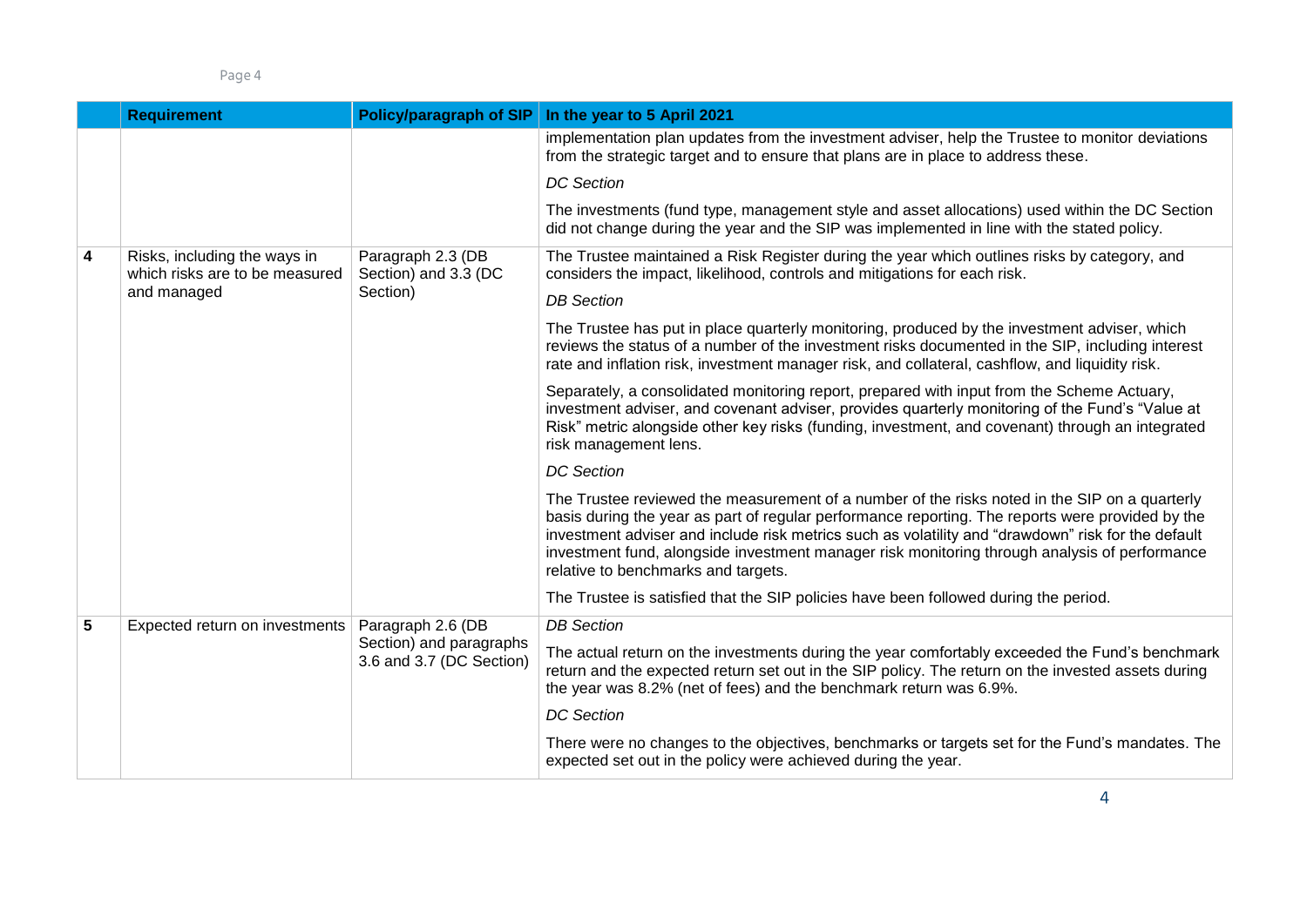|                | <b>Requirement</b>                                                                          | Policy/paragraph of SIP                                                                                   | In the year to 5 April 2021                                                                                                                                                                                                                                                                                                                                                                                                                                                                                                            |
|----------------|---------------------------------------------------------------------------------------------|-----------------------------------------------------------------------------------------------------------|----------------------------------------------------------------------------------------------------------------------------------------------------------------------------------------------------------------------------------------------------------------------------------------------------------------------------------------------------------------------------------------------------------------------------------------------------------------------------------------------------------------------------------------|
|                |                                                                                             |                                                                                                           | <b>Both Sections</b>                                                                                                                                                                                                                                                                                                                                                                                                                                                                                                                   |
|                |                                                                                             |                                                                                                           | Investment performance was reviewed each quarter in order to compare actual and expected<br>investment returns relative to benchmarks. The performance reports provided during the year<br>included how each investment manager was delivering against their specific targets. In addition,<br>the Trustee received confirmation on a quarterly basis of the research ratings assigned by Mercer<br>to each underlying fund. This denotes Mercer's assessment of the likelihood of the fund's<br>performance objective being achieved. |
| 6              | Realisation of investments                                                                  | Paragraph 2.7 (DB<br>Section) and paragraph<br>3.3 (DC Section, in the<br>context of liquidity<br>issues) | The Trustee receives an administration report each quarter from both the DB administrator and the<br>DC administrator, which details the extent to which benefit payments and other core financial<br>transactions have been processed within service level agreements and regulatory timelines. There<br>were no issues experienced with realisation of investments during the period.<br><b>DB</b> Section                                                                                                                           |
|                |                                                                                             |                                                                                                           |                                                                                                                                                                                                                                                                                                                                                                                                                                                                                                                                        |
|                |                                                                                             |                                                                                                           | No issues were experienced with the realisation of investments during the year. To assist with<br>funding the Fund's cashflow requirements, income generated on some of the assets held by the<br>Fund is passed to the Fund bank account rather than being reinvested.                                                                                                                                                                                                                                                                |
|                |                                                                                             |                                                                                                           | <b>DC</b> Section                                                                                                                                                                                                                                                                                                                                                                                                                                                                                                                      |
|                |                                                                                             |                                                                                                           | All funds are daily dealt pooled investment vehicles, accessed by an insurance contract. No issues<br>were experienced with the realisation of investments during the year.                                                                                                                                                                                                                                                                                                                                                            |
| $\overline{7}$ | <b>Financially material</b><br>considerations over the<br>appropriate time horizon,         | The risks in the SIP are<br>considered by the<br>Trustee to be 'financially                               | The financially material risks identified by the Trustee, and how they are measured and managed,<br>formed part of the SIP review in September 2020.                                                                                                                                                                                                                                                                                                                                                                                   |
|                | including how those are taken<br>into account in selection,<br>retention and realisation of | material considerations'.                                                                                 | There were no significant changes to this policy during the year.                                                                                                                                                                                                                                                                                                                                                                                                                                                                      |
|                | investments.                                                                                | Paragraphs 2.3 & 3.3 for<br>the DB and DC Section<br>respectively describe<br>these.                      |                                                                                                                                                                                                                                                                                                                                                                                                                                                                                                                                        |
| 8              | The extent (if at all) to which<br>non-financial matters are taken                          | Paragraph 7                                                                                               | There were no changes to the SIP policy during the year.                                                                                                                                                                                                                                                                                                                                                                                                                                                                               |
|                | into account in the selection,<br>retention and realisation of<br>investments               |                                                                                                           | No member views on investment matters (financial or non-financial) were received by the Trustee.                                                                                                                                                                                                                                                                                                                                                                                                                                       |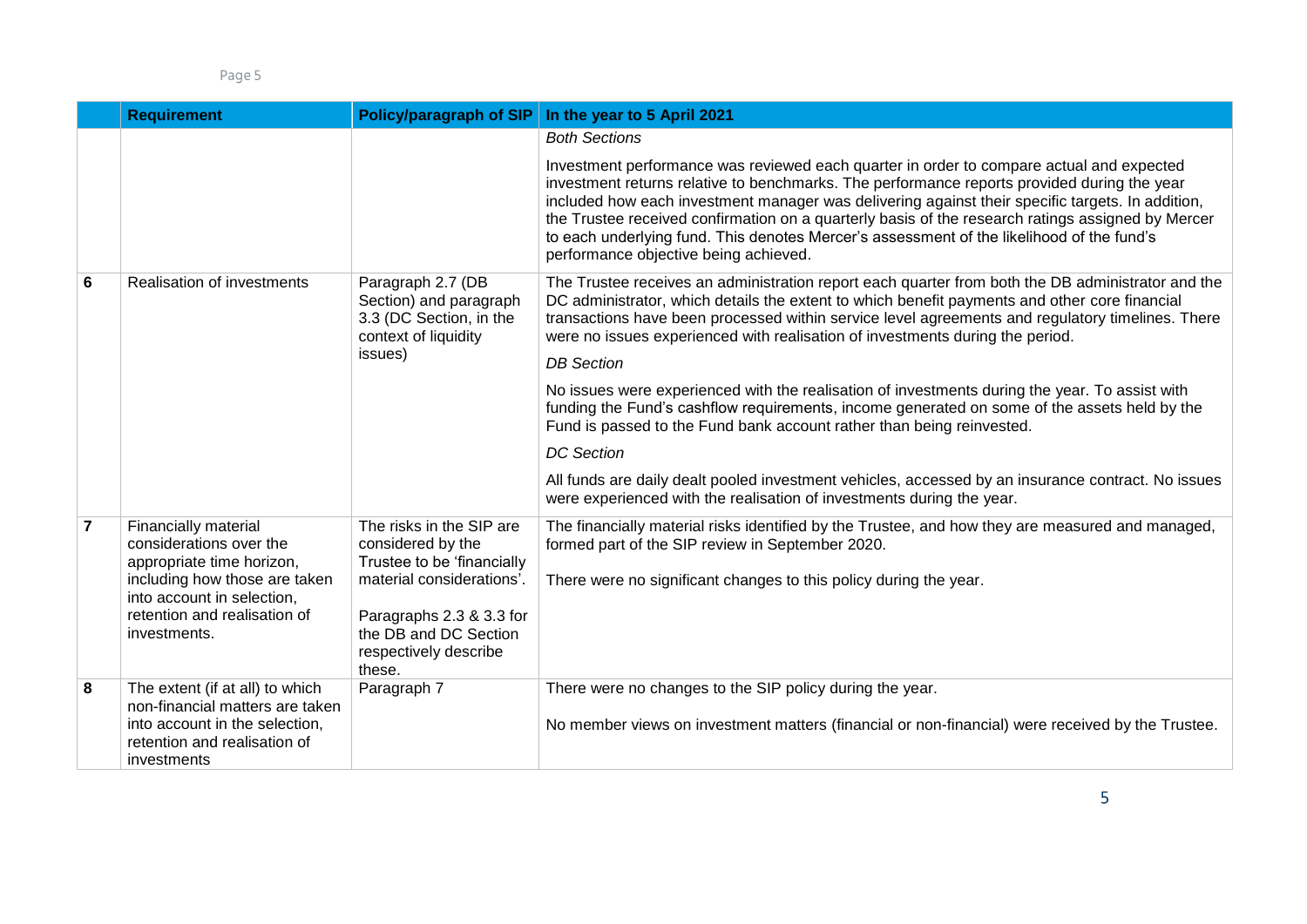|    | <b>Requirement</b>                                                                                                                  | Policy/paragraph of SIP | In the year to 5 April 2021                                                                                                                                                                                                                                                                                                                                                                                                                                                   |
|----|-------------------------------------------------------------------------------------------------------------------------------------|-------------------------|-------------------------------------------------------------------------------------------------------------------------------------------------------------------------------------------------------------------------------------------------------------------------------------------------------------------------------------------------------------------------------------------------------------------------------------------------------------------------------|
| 9  | The exercise of the rights                                                                                                          | Paragraph 6             | <b>DB</b> Section                                                                                                                                                                                                                                                                                                                                                                                                                                                             |
|    | (including voting rights)<br>attaching to the investments                                                                           |                         | The Trustee has delegated voting rights to the investment managers, either directly or indirectly<br>through owning units in a pooled fund. The Trustee does not use the services of a proxy voter.                                                                                                                                                                                                                                                                           |
| 10 | Undertaking engagement<br>activities in respect of the<br>investments (including the                                                |                         | The equity investment managers are asked to provide voting summary reporting on a regular basis,<br>at least annually. The voting records of the investment managers over the year are summarised<br>later in this statement.                                                                                                                                                                                                                                                 |
|    | methods by which, and the<br>circumstances under which,                                                                             |                         | <b>DC</b> Section                                                                                                                                                                                                                                                                                                                                                                                                                                                             |
|    | trustees would monitor &<br>engage with relevant persons                                                                            |                         | During the year, the Fund continued to invest solely in pooled funds, where voting and engagement<br>activities are delegated to the investment managers.                                                                                                                                                                                                                                                                                                                     |
|    | about relevant matters)                                                                                                             |                         | However, stewardship monitoring on investment manager voting and engagement activity and<br>adherence to the UK Stewardship Code is part of the Trustee's policy. During the period, the<br>Trustee received and reviewed the annual Stewardship Monitoring report, prepared by Mercer, at<br>the FRIC meeting held on 10 September 2020. No issues were identified and the Trustee<br>considers that the policy in place has been implemented appropriately during the year. |
|    |                                                                                                                                     |                         | For the funds managed under a delegated investment arrangement, the delegated investment<br>manager has set a target to reach net zero carbon emissions for all funds by 2050. The fiduciary<br>manager, on the Trustee's behalf, will engage with the underlying third party investment managers<br>in order to deliver on this target. The Trustee believes that this aligns with its policies in relation to<br>risk management and ESG.                                   |
|    |                                                                                                                                     |                         | The Trustee has also requested key voting activities from their managers which is summarised<br>later in this statement.                                                                                                                                                                                                                                                                                                                                                      |
| 11 | How manager arrangement(s)<br>incentivise the manager to align<br>its investment strategy and<br>decisions with trustees' policies. | Paragraph 4             | New disclosures on the Trustee's policies were added to the SIP in September 2020 which reflect<br>current practice.                                                                                                                                                                                                                                                                                                                                                          |
| 12 | How the arrangement<br>incentivises the manager to<br>make decisions based on                                                       | Paragraph 4             | New disclosures on the Trustee's policies were added to the SIP in September 2020 which reflect<br>current practice.                                                                                                                                                                                                                                                                                                                                                          |
|    | assessments about medium to<br>long-term financial and non-<br>financial performance of an                                          |                         | Assessment of the medium to long-term financial and non-financial performance of an issuer are<br>made by the investment managers, with appropriate monitoring by the Trustee. Over the year, the<br>Trustee monitored how each asset manager embeds ESG into their investment process and how                                                                                                                                                                                |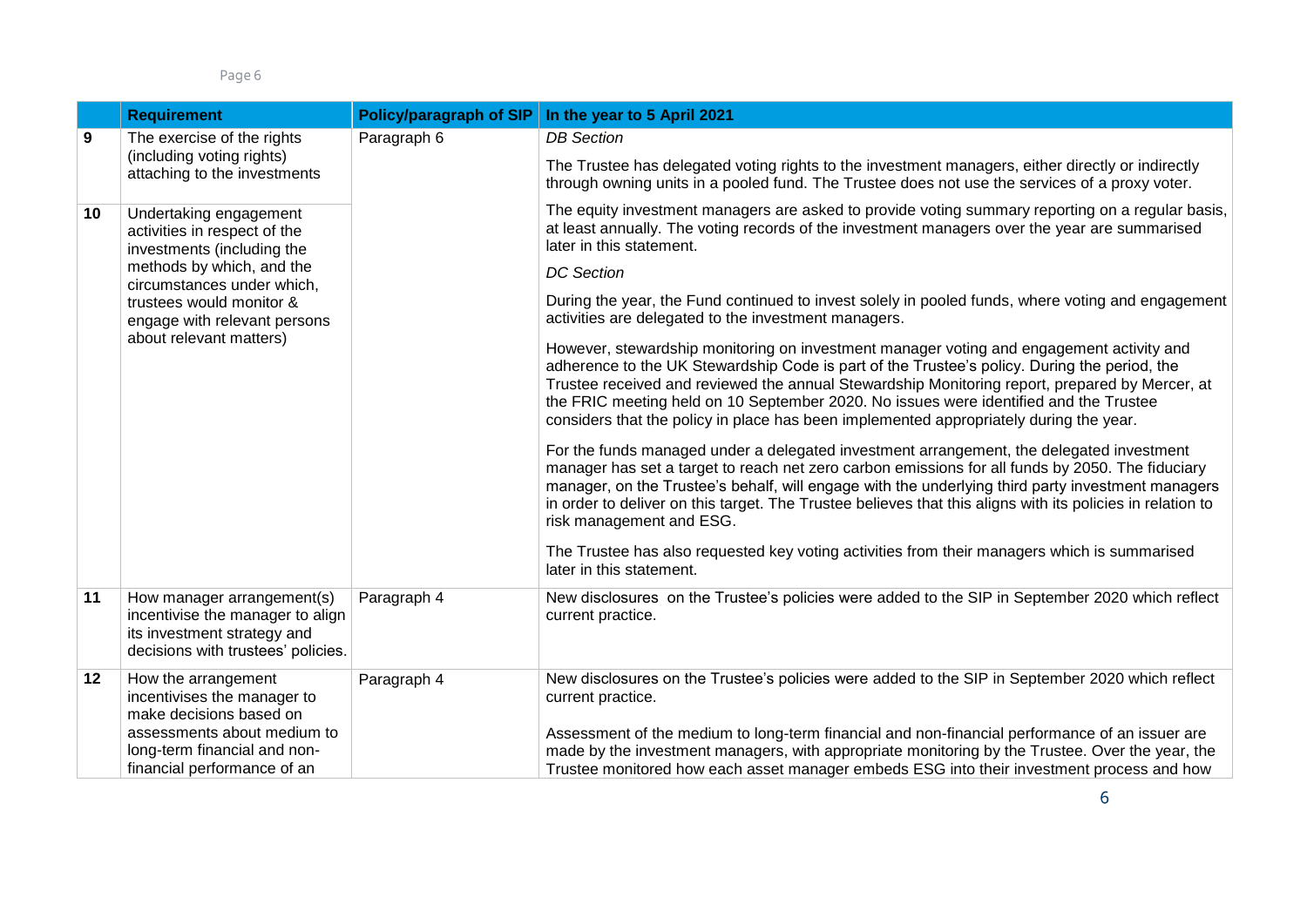|    | <b>Requirement</b>                                                                                                                                                                                | Policy/paragraph of SIP | In the year to 5 April 2021                                                                                                                                                                                                                                                                                                                                                                                                                                                                                                                                                                                                                                                     |
|----|---------------------------------------------------------------------------------------------------------------------------------------------------------------------------------------------------|-------------------------|---------------------------------------------------------------------------------------------------------------------------------------------------------------------------------------------------------------------------------------------------------------------------------------------------------------------------------------------------------------------------------------------------------------------------------------------------------------------------------------------------------------------------------------------------------------------------------------------------------------------------------------------------------------------------------|
|    | issuer of debt/equity and<br>engage with issuers to improve<br>their performance in the<br>medium to long-term.                                                                                   |                         | the managers' responsible investment philosophy aligns with the Trustee's own beliefs via changes<br>in the ESG ratings assigned by Mercer.                                                                                                                                                                                                                                                                                                                                                                                                                                                                                                                                     |
| 13 | How the method (and time<br>horizon) of the evaluation of the<br>asset manager's performance<br>and the remuneration for asset<br>management services are in<br>line with the trustees' policies. | Paragraph 4             | New disclosures on the Trustee's policies were added to the SIP in September 2020 which reflect<br>current practice. Short and long term investment performance was reviewed through quarterly<br>investment reports prepared by the investment consultant, for both the DB and the DC Sections.<br><b>DC</b> Section<br>The Trustee conducts an annual assessment of the extent to which the Fund provides value for<br>members. This includes benchmarking the fees paid by members. During the year, this<br>assessment was undertaken and discussed at the Trustee meeting held on 25 June 2020. Further<br>details are provided in the Chair's Statement of DC Governance. |
| 14 | How trustees monitor portfolio<br>turnover costs incurred by the<br>manager, and how they define<br>and monitor targeted portfolio<br>turnover or turnover range.                                 | Paragraph 4             | New disclosures on the Trustee's policies were added to the SIP in September 2020 which reflect<br>current practice.<br><b>DB</b> Section<br>Investment performance was assessed each quarter net of all portfolio transaction costs. The<br>Trustee has not set portfolio turnover targets; the Trustee instead assess performance net of the<br>impact of the costs of such activities.<br><b>DC</b> Section<br>Transaction costs were assessed in the annual value for members assessment. As for the DB<br>Section, the Trustee has not set portfolio turnover targets; the Trustee instead assess performance<br>net of the impact of the costs of such activities.        |
| 15 | The duration of the<br>arrangement with the asset<br>manager                                                                                                                                      | Paragraph 4             | New policy added in September 2020 which reflects current practice.                                                                                                                                                                                                                                                                                                                                                                                                                                                                                                                                                                                                             |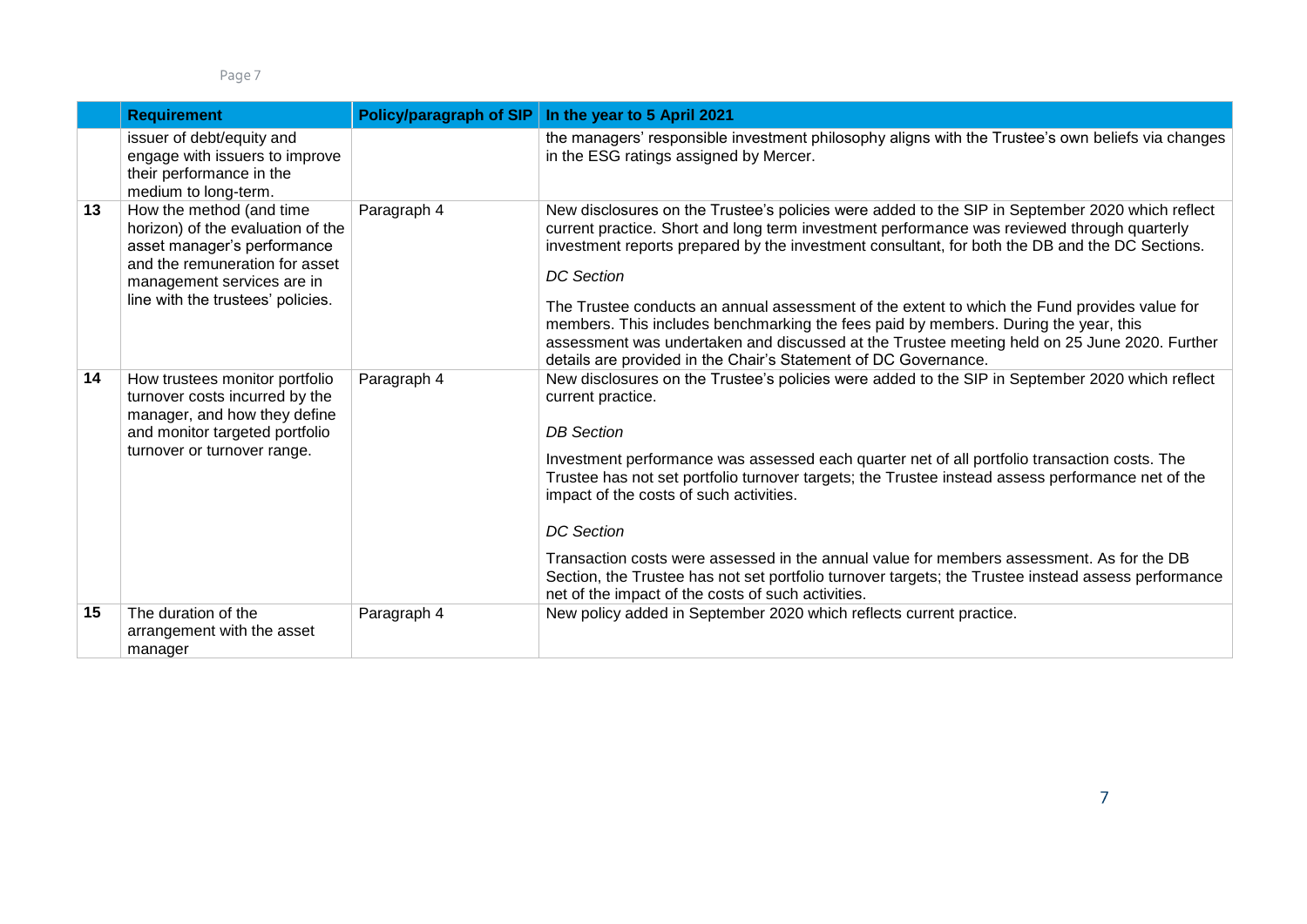## **Engagement policy statement**

Paragraph 6 of the SIP sets out the Trustee's policy on environmental, social and governance (ESG) considerations, including stewardship and climate change.

### **Engagement Activity During the Year**

The following work was undertaken during the year to 5 April 2021 relating to the Trustee's engagement activity on ESG factors, stewardship (including voting) and climate change. This summary also documents how the Trustee's engagement and voting policies were followed and implemented during the year, where not already outline in the preceding section.

| <b>Activity</b>                                     | <b>Date</b>                             | <b>Details</b>                                                                                                                                                                                                                                                                                                                                                                                                                                                                                                                                                                                                                                                                                                                           |
|-----------------------------------------------------|-----------------------------------------|------------------------------------------------------------------------------------------------------------------------------------------------------------------------------------------------------------------------------------------------------------------------------------------------------------------------------------------------------------------------------------------------------------------------------------------------------------------------------------------------------------------------------------------------------------------------------------------------------------------------------------------------------------------------------------------------------------------------------------------|
| Trustee<br>training                                 | 25 June 2020                            | At the June meeting, the Trustee Directors received training from Mercer<br>on new regulations in respect of ESG and climate change reporting,<br>including the Task Force on Climate-Related Financial Disclosures<br>(TCFD). The key areas of the TCFD were considered (governance,<br>strategy, risk management, metrics & targets).                                                                                                                                                                                                                                                                                                                                                                                                  |
| Stewardship<br>monitoring (DC<br>Section)           | 10 September<br>2020                    | The Trustee considered the annual Stewardship Monitoring report<br>prepared by the delegated investment manager, Mercer. This included<br>reviewing:<br>Voting statistics, with a focus on vote execution and the quality of<br>underlying manager disclosures.<br>Engagement activities of the underlying managers, with commentary<br>on whether managers were engaging across environmental, social,<br>and governance topics, and whether the managers provided clear<br>rationale and outcomes for each engagement.<br>Where areas for improvement were identified, the Trustee supported<br>Mercer's intent to follow up with the underlying managers in order to<br>press for enhanced disclosures and / or changes to processes. |
| Engagement<br>with Sponsor                          | Ongoing                                 | During the year covered by this statement, as part of discussions at<br>Trustee meetings and FRIC meetings, a need was identified to engage<br>with the sponsoring employer on ESG matters. This session was<br>arranged subsequent to the end of the Fund year (for 16 June 2021).                                                                                                                                                                                                                                                                                                                                                                                                                                                      |
| Investment<br>manager<br>engagement<br>(DB Section) | 28 January<br>2020 & 2<br>February 2020 | The Trustee carried out two investment manager selection exercises<br>during the Fund year. At these meetings, ESG considerations and the<br>managers' approaches in this area, and their engagement and voting<br>practices (where relevant) were discussed and included in the decision-<br>making process.                                                                                                                                                                                                                                                                                                                                                                                                                            |
| <b>ESG</b><br>monitoring                            | Quarterly<br>throughout                 | The Fund's investment performance report is reviewed by the Trustee<br>each quarter and includes ratings (both general and specific to ESG)<br>from the investment adviser. All of the managers remained generally<br>highly rated during the year. Where managers may not be highly rated<br>from an ESG perspective the Trustee will monitor those managers.                                                                                                                                                                                                                                                                                                                                                                           |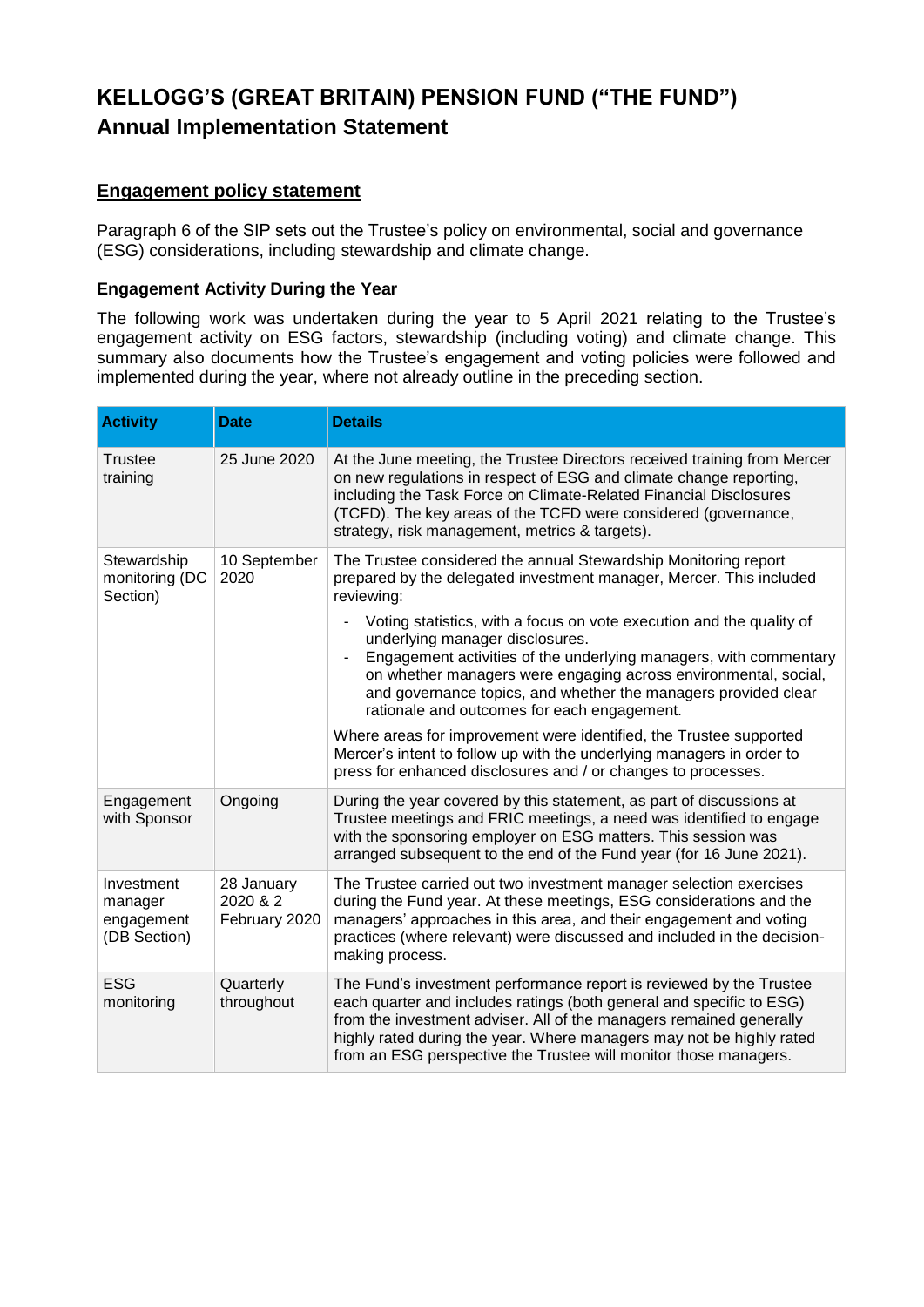## **Voting Activity during the Fund year**

The Trustee has delegated voting rights to the investment managers, and does not use the direct services of a proxy voter. Most voting activity will arise in respect of public equities. The Trustee has received information relating to funds that invest in publicly listed equities during the year.

### *DB Section*

The Fund has one listed equity manager (Baillie Gifford) within which voting rights are attached to the investments. In respect of the global equity call options, as these contracts do not represent physical exposure to equities, there are no voting rights associated with these investments.

### *DC Section*

The Fund makes available to members a range of pooled funds. Note that for a number of these funds, the underlying investments are spread across a range of different investment managers. The funds shown below hold publicly listed equities and are therefore the most relevant funds to consider in relation to voting activity.

| <b>Fund Type</b> | <b>Fund</b>                                      |
|------------------|--------------------------------------------------|
| Multi-Asset      | Mercer Growth / Balanced Risk *                  |
|                  | Mercer Diversified Growth                        |
|                  | Mercer Diversified Retirement*                   |
| Equity           | <b>BlackRock Passive UK Equity</b>               |
|                  | <b>BlackRock Passive Overseas Equity</b>         |
|                  | BlackRock Passive Global Equity (50:50)          |
|                  | <b>BlackRock Passive Emerging Markets Equity</b> |

\*Fund used in default strategy.

In addition to these funds, a series of Target Retirement dated funds are available, which provide automated de-risking aligned to three different types of retirement benefit. The primary components of these funds are however already listed in the table above.

### **Investment Manager Voting Disclosures**

The Trustee has been provided with the voting disclosures relating to the funds listed above. These are summarised overleaf.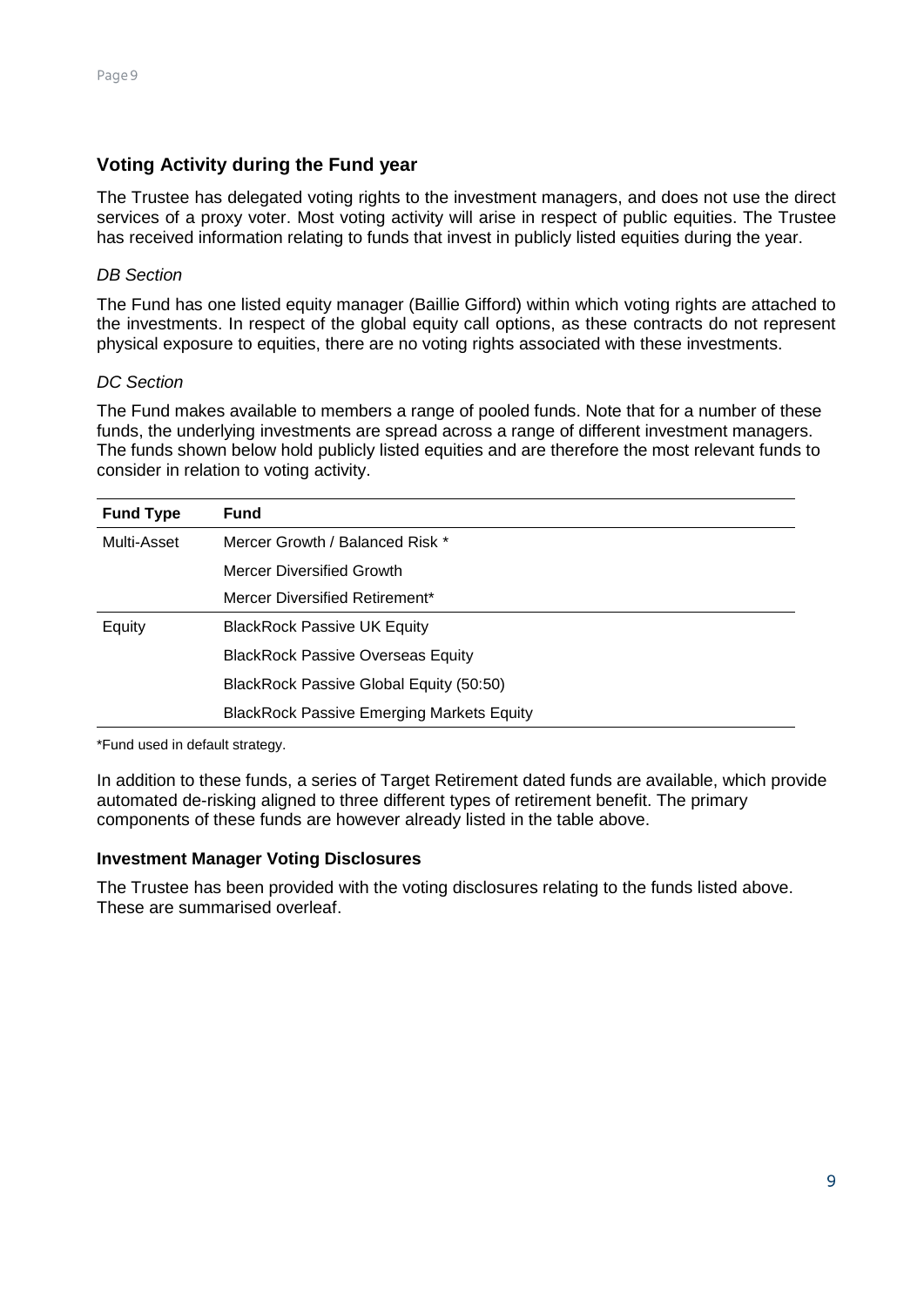|                                                  | 12 Months to 31 March 2021       |                                        |                                             |                                                     |                                                        |                                         |  |
|--------------------------------------------------|----------------------------------|----------------------------------------|---------------------------------------------|-----------------------------------------------------|--------------------------------------------------------|-----------------------------------------|--|
| <b>Underlying Manager / Funds</b>                | No. meetings<br>eligible to vote | No.<br>resolutions<br>eligible to vote | % resolutions<br>voted on where<br>eligible | Of resolutions<br>voted, % voted with<br>management | Of resolutions voted.<br>% voted against<br>management | Of resolutions<br>voted, %<br>abstained |  |
| <b>DB Section</b>                                |                                  |                                        |                                             |                                                     |                                                        |                                         |  |
| Baillie Gifford Global Alpha Equity              | 114                              | 1,264                                  | 93.8                                        | 97.0                                                | 2.4                                                    | 0.7                                     |  |
| <b>DC Section</b>                                |                                  |                                        |                                             |                                                     |                                                        |                                         |  |
| Mercer Growth / Balanced Risk*                   | 8,223                            | 87,558                                 | 95.7                                        | 82.1                                                | 17.1                                                   | 0.9                                     |  |
| Mercer Diversified Growth*                       | 8,223                            | 87,558                                 | 95.7                                        | 82.1                                                | 17.1                                                   | 0.9                                     |  |
| <b>Mercer Diversified Retirement</b>             | 9,391                            | 103,180                                | 96.4                                        | 83.8                                                | 15.2                                                   | 1.0                                     |  |
| <b>BlackRock Passive UK Equity</b>               | 1,211                            | 15,742                                 | 97.2                                        | 92.5                                                | 5.7                                                    | 1.8                                     |  |
| <b>BlackRock Passive Overseas Equity</b>         | 2,231                            | 27,464                                 | 93.7                                        | 93.2                                                | 6.3                                                    | 0.5                                     |  |
| BlackRock Passive Global Equity (50:50)          | 3,201                            | 40,054                                 | 94.9                                        | 92.8                                                | 6.2                                                    | 1.0                                     |  |
| <b>BlackRock Passive Emerging Markets Equity</b> | 3,632                            | 32,114                                 | 98.2                                        | 88.4                                                | 9.7                                                    | 2.0                                     |  |

*\*Underlying equity holdings are the same for the Mercer Growth / Balanced Risk and Mercer Diversified Growth Funds, hence voting statistics are aligned. Source: Investment Managers. Totals may not sum due to rounding.*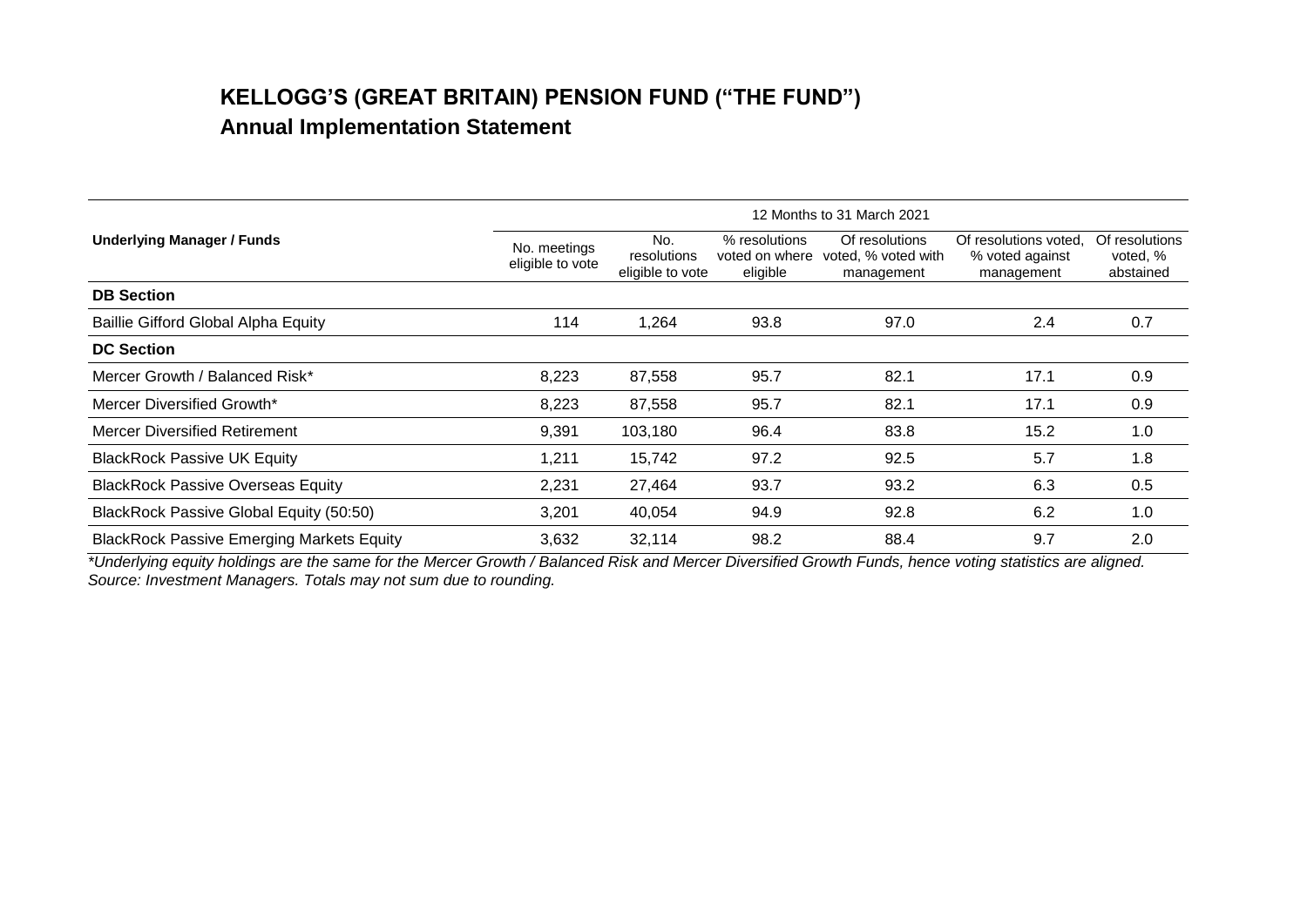## **Significant votes**

The following tables provide an example from each portfolio used by the Fund of a voting issue that arose within one of the funds, that the manager deems significant.

| <b>Baillie Gifford Global Alpha Equity</b>         |                                                                                                                                                                                                                                                                                            |  |
|----------------------------------------------------|--------------------------------------------------------------------------------------------------------------------------------------------------------------------------------------------------------------------------------------------------------------------------------------------|--|
| <b>Company</b>                                     | Just Eat Takeaway.com                                                                                                                                                                                                                                                                      |  |
| <b>Item</b>                                        | Grant Board authority to issue shares up to 25% of issued capital                                                                                                                                                                                                                          |  |
| <b>Date</b>                                        | 14 May 2020                                                                                                                                                                                                                                                                                |  |
| <b>Criteria for</b><br>assessing as<br>significant | Baillie Gifford deemed this vote significant because they deviated from their usual<br>approach. Typically, the manager will oppose authority to issue shares without pre-<br>emption rights at the requested amount.                                                                      |  |
| <b>Vote</b>                                        | For the proposal.                                                                                                                                                                                                                                                                          |  |
| <b>Rationale</b>                                   | Baillie Gifford approved the proposal in light of the volatile Covid-19 related market<br>environment at the time of the proposed share issuance, as they felt it was the best<br>interests of all stakeholders to give the company greater flexibility to allocate and<br>deploy capital. |  |
| <b>Outcome</b>                                     | The resolution was passed.                                                                                                                                                                                                                                                                 |  |

| <b>Mercer Growth / Balanced Risk</b>               |                                                                                                                                                                                                                                                                                                                                                                                                                                                        |  |  |  |
|----------------------------------------------------|--------------------------------------------------------------------------------------------------------------------------------------------------------------------------------------------------------------------------------------------------------------------------------------------------------------------------------------------------------------------------------------------------------------------------------------------------------|--|--|--|
| <b>Company</b>                                     | Walmart Inc                                                                                                                                                                                                                                                                                                                                                                                                                                            |  |  |  |
| <b>Item</b>                                        | Shareholder proposal regarding report on single-use plastic shopping bags                                                                                                                                                                                                                                                                                                                                                                              |  |  |  |
| <b>Date</b>                                        | 22 May 2020                                                                                                                                                                                                                                                                                                                                                                                                                                            |  |  |  |
| <b>Criteria for</b><br>assessing as<br>significant | There were three reasons why this was deemed a significant vote:<br>Walmart Inc is one of the top 20 holdings within the fund<br>$\blacksquare$<br>The manager voted against management<br>The vote related to environmental considerations.                                                                                                                                                                                                           |  |  |  |
| <b>Vote</b>                                        | For the shareholder proposal (against management)                                                                                                                                                                                                                                                                                                                                                                                                      |  |  |  |
| <b>Rationale</b>                                   | The interest group "As You Sow" filed a proposal asking Walmart to phase out plastic<br>bags in its retail stores. The group said Walmart distributes an estimated 18 billion to<br>20 billion single-use plastic bags per year, which contributes to plastic pollution.<br>The manager supported the proposal as it asked Walmart to issue a report assessing<br>the environmental impacts of continuing single-use plastic shopping bags, to include |  |  |  |
|                                                    | goals to phase them out. It was noted that a number of competitors had already<br>banned plastic bags. The vote in favour was to seek for greater transparency from the<br>company and to better understand its plans in this area.                                                                                                                                                                                                                    |  |  |  |
| Outcome                                            | The proposal received the support of 17% of shareholders.                                                                                                                                                                                                                                                                                                                                                                                              |  |  |  |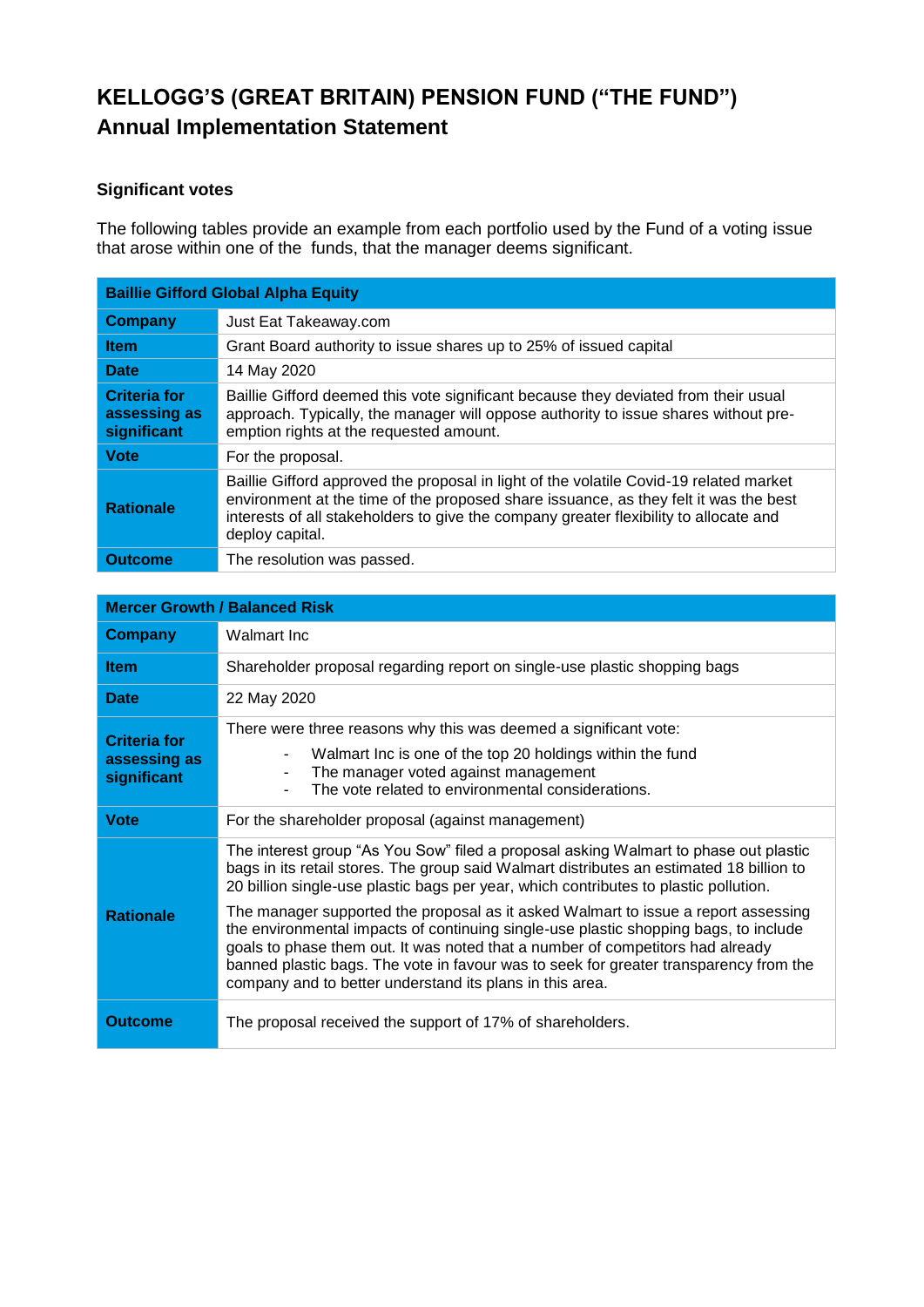#### Page 12

| <b>Mercer Diversified Growth</b>                   |                                                                                                                                                                                                                                                                                     |  |
|----------------------------------------------------|-------------------------------------------------------------------------------------------------------------------------------------------------------------------------------------------------------------------------------------------------------------------------------------|--|
| <b>Company</b>                                     | <b>Barclays</b>                                                                                                                                                                                                                                                                     |  |
| <b>Item</b>                                        | Shareholder proposal regarding climate change strategy                                                                                                                                                                                                                              |  |
| <b>Date</b>                                        | 30 April 2020                                                                                                                                                                                                                                                                       |  |
| <b>Criteria for</b><br>assessing as<br>significant | The vote related to a shareholder resolution with a specific focus on climate change,<br>and was a vote against management.                                                                                                                                                         |  |
| <b>Vote</b>                                        | The manager voted for the resolution (against management).                                                                                                                                                                                                                          |  |
| <b>Rationale</b>                                   | The resolution asked the bank to phase out its financing of fossil fuel companies that<br>are active agents in driving the climate crisis.<br>The manager supported the resolution on the basis that the proposal would drive<br>positive change on climate change risk management. |  |
| <b>Outcome</b>                                     | The proposal received the support of 24% of shareholders.                                                                                                                                                                                                                           |  |

| <b>Mercer Diversified Retirement</b>               |                                                                                                                                                                                                                                                                          |  |  |  |
|----------------------------------------------------|--------------------------------------------------------------------------------------------------------------------------------------------------------------------------------------------------------------------------------------------------------------------------|--|--|--|
| Company                                            | RIO Tinto Ltd                                                                                                                                                                                                                                                            |  |  |  |
| <b>Item</b>                                        | Shareholder proposal on Paris Climate Agreement aligned emissions reduction targets.                                                                                                                                                                                     |  |  |  |
| <b>Date</b>                                        | 21 April 2020                                                                                                                                                                                                                                                            |  |  |  |
| <b>Criteria for</b><br>assessing as<br>significant | The manager voted against management, and the vote related to a shareholder<br>resolution with a specific focus on climate change, which the manager has set as a key<br>priority area for company engagement.                                                           |  |  |  |
| <b>Vote</b>                                        | For the shareholder proposal (against management)                                                                                                                                                                                                                        |  |  |  |
| <b>Rationale</b>                                   | The manager believes that it would be in shareholder interests to adopt a binding<br>emissions target, in order to manage long term risks through the setting of annual<br>Greenhouse Gas emissions reduction targets, and ongoing reporting against these<br>targets.   |  |  |  |
| <b>Outcome</b>                                     | 37% of shareholders voted for the proposal.<br>While the resolution therefore did not pass, its sponsor, environmental group Market<br>Forces, reported that it attracted six times as much support as an identical one put up<br>at the same meeting in the prior year. |  |  |  |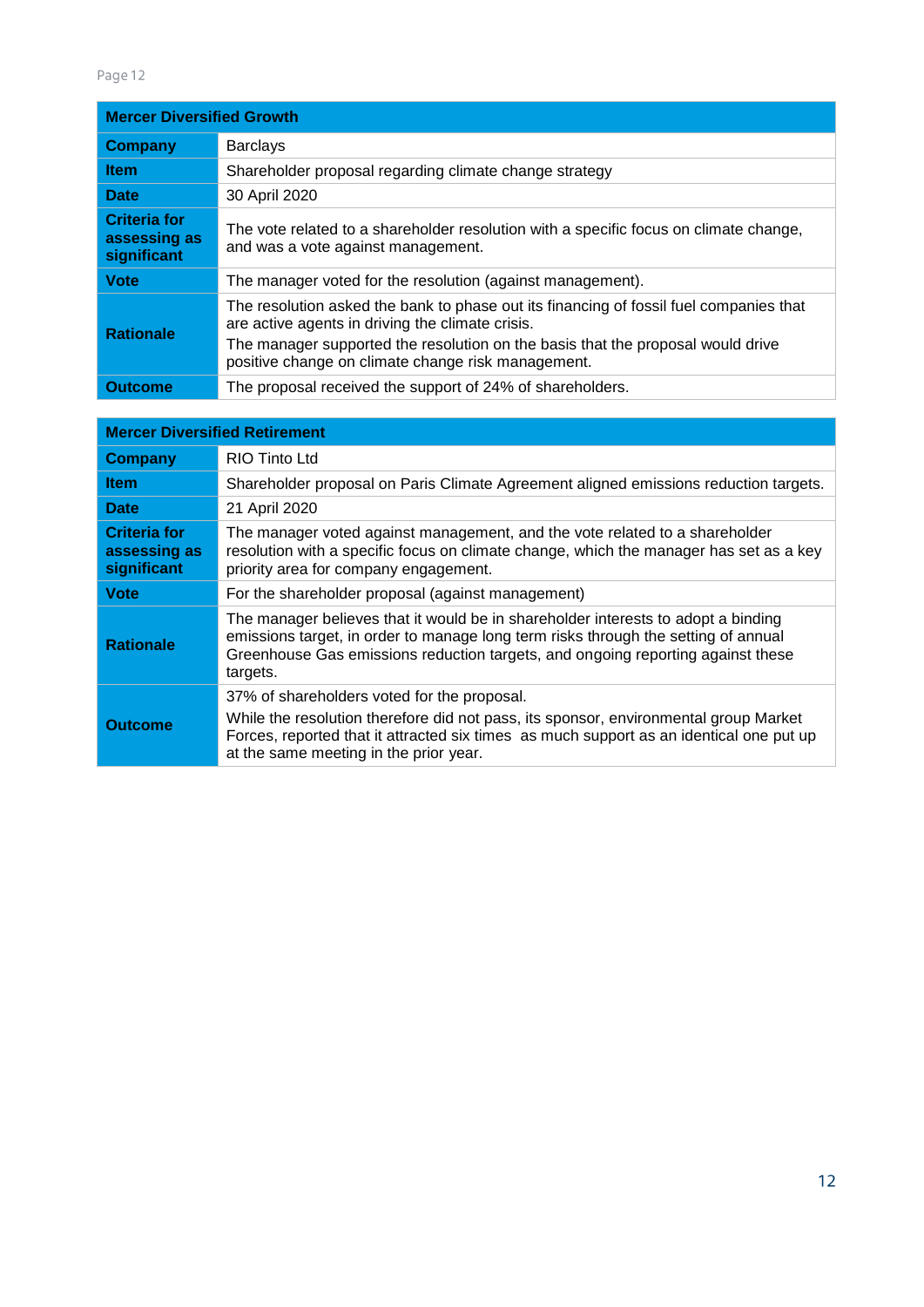| <b>BlackRock Passive UK Equity</b>                 |                                                                                                                                                                                                                                                                                                                                                                                                                                                                                                                                                                                                                                                                                                                                                                                                                                                            |  |
|----------------------------------------------------|------------------------------------------------------------------------------------------------------------------------------------------------------------------------------------------------------------------------------------------------------------------------------------------------------------------------------------------------------------------------------------------------------------------------------------------------------------------------------------------------------------------------------------------------------------------------------------------------------------------------------------------------------------------------------------------------------------------------------------------------------------------------------------------------------------------------------------------------------------|--|
| <b>Company</b>                                     | Royal Dutch Shell plc ("Shell")                                                                                                                                                                                                                                                                                                                                                                                                                                                                                                                                                                                                                                                                                                                                                                                                                            |  |
| <b>Item</b>                                        | Shareholder proposal for Shell to publish greenhouse gas emissions targets. The<br>proponent argued that Shell's aim to reduce net carbon intensity by 50% by 2050 would<br>not lead to the level of reduction needed to meet the goals of the Paris Agreement.                                                                                                                                                                                                                                                                                                                                                                                                                                                                                                                                                                                            |  |
| <b>Date</b>                                        | 19 May 2020                                                                                                                                                                                                                                                                                                                                                                                                                                                                                                                                                                                                                                                                                                                                                                                                                                                |  |
| <b>Criteria for</b><br>assessing as<br>significant | The vote related to environmental risks and opportunities and was a high profile topic.                                                                                                                                                                                                                                                                                                                                                                                                                                                                                                                                                                                                                                                                                                                                                                    |  |
| <b>Vote</b>                                        | BlackRock voted against the shareholder resolution.                                                                                                                                                                                                                                                                                                                                                                                                                                                                                                                                                                                                                                                                                                                                                                                                        |  |
| <b>Rationale</b>                                   | Since submission of the proposal, BlackRock note that Shell updated its commitments<br>to more aggressively reduce its carbon footprint, and to become a "net-zero emissions"<br>company by 2050 or sooner. This includes goals for different product areas for<br>emissions, carbon footprint, and for the target consumer base.<br>BlackRock considers that because no single oil & gas company is fully in control of the<br>global energy mix, some of the called-for commitments would only be achievable if<br>other stakeholders (e.g. policymakers) accelerate development and use of low-carbon<br>technologies, incentivise more energy efficiency, reduce demand for fossil fuels, and<br>remove emissions from the atmosphere. As a result, they did not vote for the proposal<br>to place more extensive requirements on Shell at this stage. |  |
| <b>Outcome</b>                                     | Shareholders slightly increased their support for the resolution to set further targets to<br>reduce emissions, but the proposal was still voted down (i.e., the vote was in line with<br>BlackRock's vote). The resolution received c14% approval, up from 5.5% in 2019.                                                                                                                                                                                                                                                                                                                                                                                                                                                                                                                                                                                  |  |

| <b>BlackRock Passive Overseas Equity</b>           |                                                                                                                                                                                                                                                                                                                                                                          |  |
|----------------------------------------------------|--------------------------------------------------------------------------------------------------------------------------------------------------------------------------------------------------------------------------------------------------------------------------------------------------------------------------------------------------------------------------|--|
| <b>Company</b>                                     | <b>Chevron Corporation</b>                                                                                                                                                                                                                                                                                                                                               |  |
| <b>Items</b>                                       | Report on Climate Lobbying Aligned with Paris Agreement Goals                                                                                                                                                                                                                                                                                                            |  |
| <b>Date</b>                                        | 27 May 2020                                                                                                                                                                                                                                                                                                                                                              |  |
| <b>Criteria for</b><br>assessing as<br>significant | Climate related voting has been highlighted by the underlying investment manager<br>since environmental risks and opportunities represent one of their key stewardship<br>themes. In this vote, shareholders filed a non-binding proposal requesting that Chevron<br>report on how the company's direct and indirect lobbying align with the Paris Climate<br>Agreement. |  |
| <b>Vote</b>                                        | Chevron Corporation recommended that shareholders vote against this shareholder<br>proposal. The manager voted for the proposal.                                                                                                                                                                                                                                         |  |
| <b>Rationale</b>                                   | The underlying manager, BlackRock, believes that greater transparency into the<br>company's approach to political spending and lobbying will help articulate consistency<br>between private and public messaging in the context of managing climate risk.                                                                                                                |  |
| <b>Outcome</b>                                     | The resolution asking the company to produce a report disclosing the extent to which<br>its lobbying aligns with the Paris Agreement achieved a 53% majority.                                                                                                                                                                                                            |  |